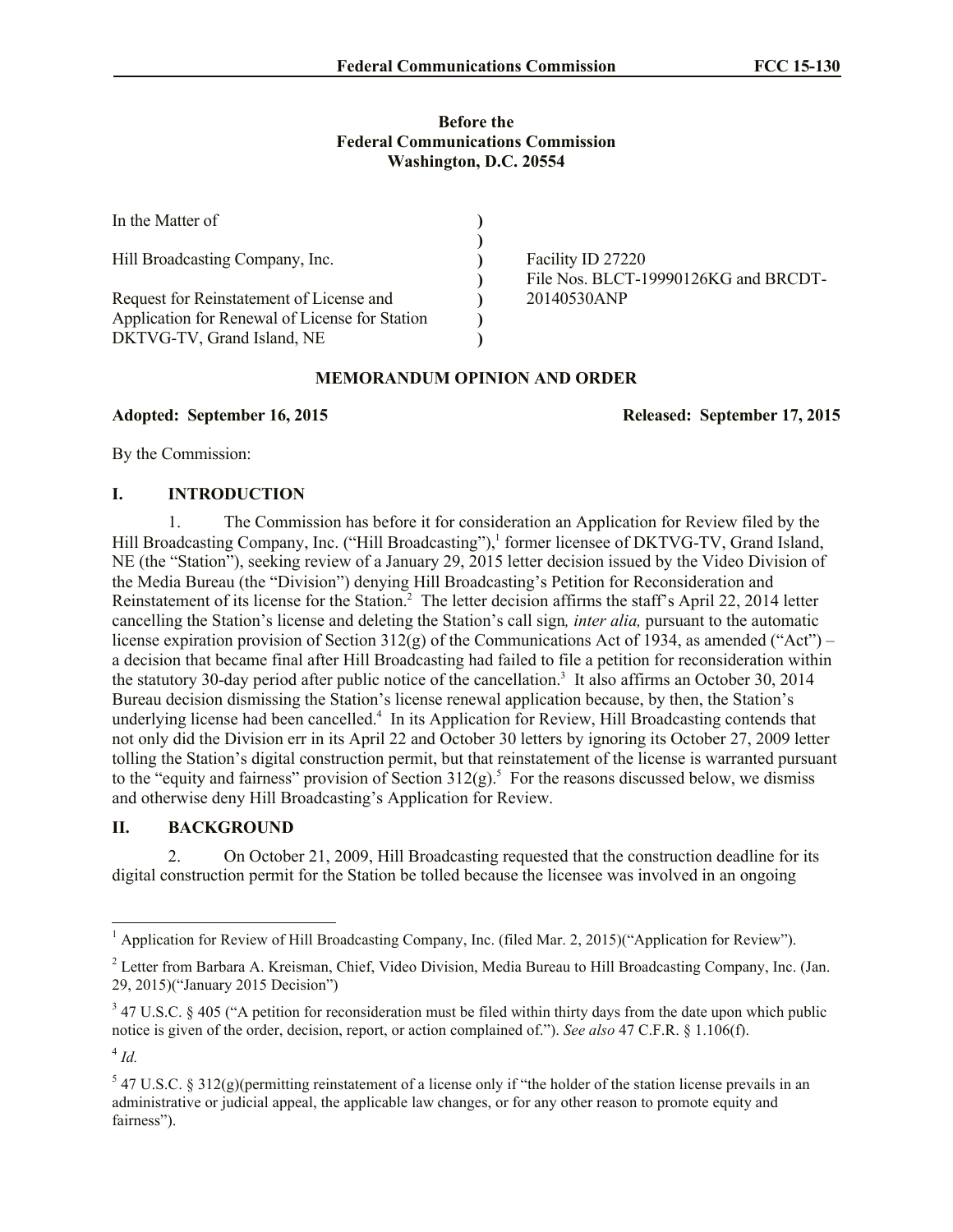bankruptcy proceeding.<sup>6</sup> The Division granted the request, concluding that the Station's "licensee is the subject of an ongoing bankruptcy proceeding… and that proceeding has prevented construction of the station's digital facilities," and tolled the construction deadline until six months after the "completion of the bankruptcy proceeding." 7 On the June 12, 2009 statutory deadline requiring all full power television stations to cease analog operation,<sup>8</sup> the Station had been granted special temporary authority ("STA") to operate on its pre-transition digital channel (channel 19).<sup>9</sup> That STA was extended on October 16, 2009 and expired on February 17, 2010.<sup>10</sup> The Station went silent on April 5, 2010.<sup>11</sup> On March 21, 2011, nearly a year later, Hill Broadcasting filed for another STA requesting permission for the Station to resume digital operations on its pre-transition digital channel. The STA was granted on September 28, 2011. 12

3. On April 22, 2014, the Division released the letter noted above cancelling the Station's license and deleting its call sign because the Station had been silent for more than one year, in violation of Section  $312(g)$  of the Act.<sup>13</sup> That provision provides that the license of a broadcast station that fails to transmit a broadcast signal for any consecutive twelve month period expires automatically at the end of that period. Hill Broadcasting did not file a petition for reconsideration challenging the Bureau's actions within the statutory thirty (30) day filing window. Accordingly, the Division's cancellation of the Station license became final on June 4, 2014.<sup>14</sup>

4. On May 30, 2014, Hill Broadcasting filed a license renewal application for the Station<sup>15</sup> in which it confirmed that, as noted by the Division in the April 2014 Decision cancelling the Station's license, during the preceding license term, the Station had been silent for a consecutive twelve month

8 *See* DTV Delay Act, Pub. L. No. 111-4, 123 Stat. 112 (2009) (DTV Delay Act); 47 U.S.C § 309 note 3002(b).

 $9$  File No. BEDSTA-20090611ABN (granted June 12, 2009; expired December 12, 2009).

 $10$  File No. BEDSTA-20091014ABE, Ex. 36 (claiming "severe financial hardship").

<sup>11</sup> *See* File No. BDSTA-20110321AAC, Ex. 21(stating that the Station has been silent since April 5, 2010). Pursuant to Section 73.1740 of the Rules a station may remain silent for up to 10 days without Commission authority. If the station is or will be silent for up to 30 days, the Commission must be notified (by letter) that the station is silent. If the station will be or has been silent for more than 30 days, the licensee must request Special Temporary Authority (STA) to remain silent. 47 C.F.R. § 73.1740. Other than the reference in the cited engineering STA request, the Commission has no record that such a notification or STA request was filed.

<sup>12</sup> File No. BDSTA-20110321AAC. The Commission has no record that that the station resumed operation, either upon request of the STA or following grant of the STA, which was not extended and expired on March 28, 2012.

<sup>13</sup> Broadcast Actions, Report No. 48226, FCC Daily Digest (rel. Apr. 25, 2014). Letter from Barbara A. Kreisman, Chief, Video Division, Media Bureau to Hill Broadcasting Company, Inc. (Apr. 22, 2014)("April 2014 Decision"). The Division's letter also stated that, because the bankruptcy proceeding had ended, the tolling of the digital construction permit had ceased.

<sup>15</sup> File No. BRCDT-20140530ANP.

 $\overline{\phantom{a}}$ 

<sup>&</sup>lt;sup>6</sup> The bankruptcy actually involved Pappas Telecasting Companies, with whose subsidiary, Pappas Telecasting of Central Nebraska, L.P. Hill Broadcasting had a local marketing agreement, not the licensee. *See Fant Broadcasting Company of Nebraska and Pappas Telecasting of Central Nebraska et al.,* Memorandum Opinion and Order, 19 FCC Rcd 8229 (2004).

 $^7$  Letter from Clay C. Pendarvis, Associate Division Chief, Video Division, Media Bureau to William H. Crispin, Esq (October 27, 2009)("Tolling Letter"). In fact, as noted in the preceding footnote, Hill Broadcasting was not the subject of the bankruptcy proceeding. Accordingly, contrary to the Bureau's conclusion in the Tolling Letter, the bankruptcy did not prevent Hill Broadcasting from constructing the Station. It chose not to do so. Hill Broadcasting was not entitled to tolling under Section 73.3598(b)(2) of the Rules, and we find that the Bureau's grant of tolling was in error.

<sup>14</sup> *See* 47 C.F.R. §§ 1.117, 1.106(f); 47 U.S.C. § 405(a).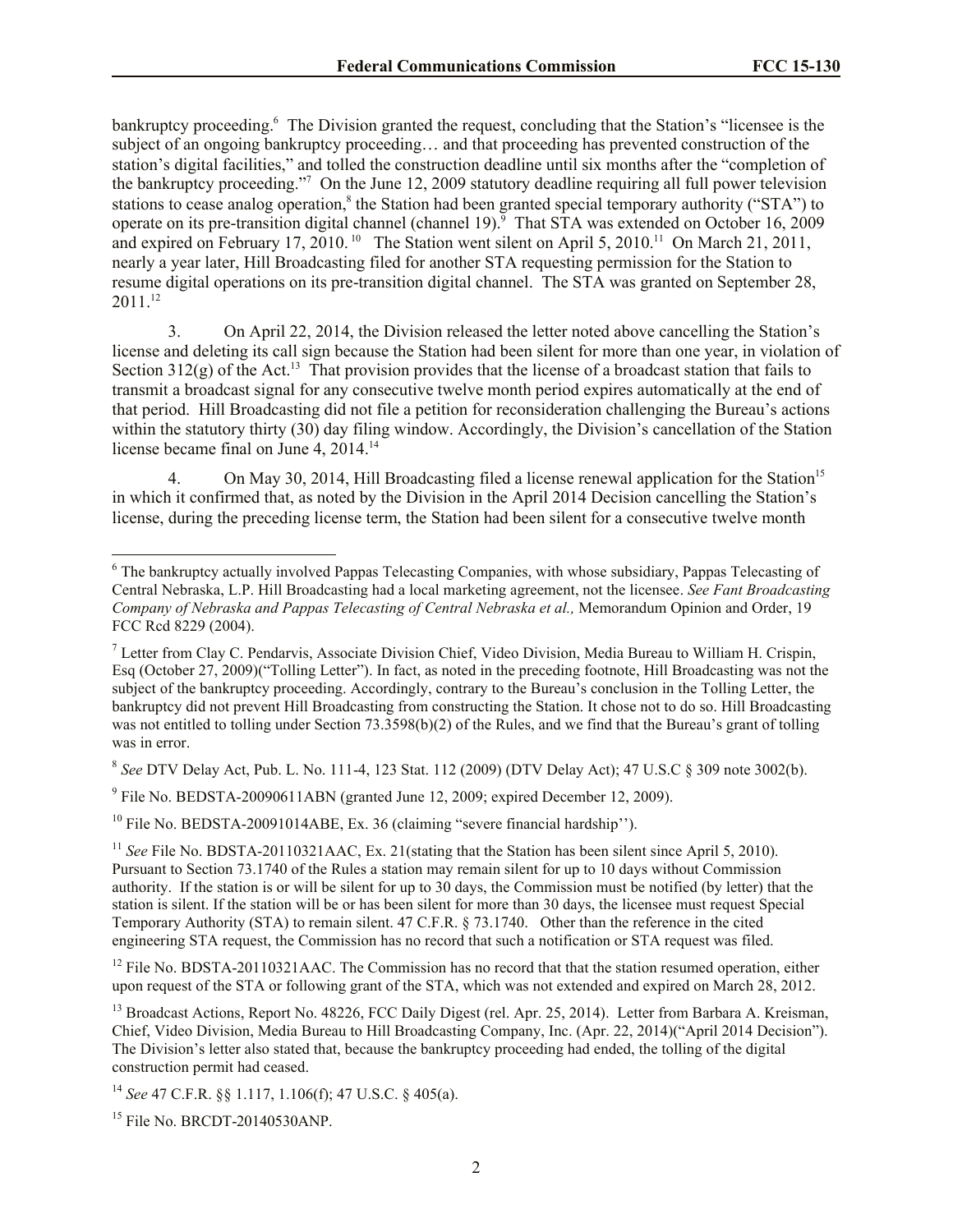period.<sup>16</sup> On October 30, 2014, the Division dismissed the license renewal application because the license had been cancelled – having expired pursuant to Section  $312(g)$  – and consequently there was no license to be renewed.<sup>17</sup> On December 4, 2014, Hill Broadcasting filed a petition for reconsideration ("Petition") requesting that the Station's license, call sign, and license renewal application be reinstated.<sup>18</sup> Hill Broadcasting maintained that the basis for the Division's action was "factually incorrect" because the bankruptcy proceeding was, in fact, still ongoing and therefore the Bureau's cancellation of the Station license and call sign was in error.<sup>19</sup> The Division evaluated the information provided in the Petition and determined that, because Hill Broadcasting had failed to file a timely petition for reconsideration of the original license cancellation, that action was final and could not be revisited. The Division went on to find that, regardless of the status of the bankruptcy proceeding, the Station's license had expired as a matter of law pursuant to Section  $312(g)$  of the Act, thus terminating any related authorizations, including the digital construction permit.<sup>20</sup> On March 2, 2015, Hill Broadcasting filed a timely Application for Review.

5. In its Application for Review, Hill Broadcasting raises two arguments in support of its request for reinstatement of the Station's license, call sign, and renewal application. First, it contends that the Division's decision was in conflict with its own Tolling Letter because the Pappas bankruptcy proceeding had not yet terminated and that, as long as the bankruptcy proceeding was ongoing, the Station had both its construction permit and its "operational license" tolled.<sup>21</sup> Second, Hill Broadcasting argues that the Division misapplied Section 312(g) of the Act by failing to "consider the public interest."<sup>22</sup>

# **III. DISCUSSION**

6. The Commission will grant an application for review of a final action taken pursuant to delegated authority when such action, *inter alia*, conflicts with statute, regulation, precedent or established Commission policy; involves application of a precedent or policy that should be overturned or revised; or makes an erroneous finding as to an important or material factual question.<sup>23</sup> For the reasons discussed below, we conclude that Hill Broadcasting has failed to make such a showing in its Application for Review. For the following reasons, we affirm the Division's cancellation of the license and call sign and its subsequent dismissal of the renewal application.

7. In its January 2015 Decision, the Division correctly concluded that Hill Broadcasting's Petition and Request for Reinstatement of the April 2014 Decision was grossly untimely and accordingly procedurally barred. The Petition was filed on December 4, 2014, over seven months after the public

 $\overline{\phantom{a}}$ 

<sup>18</sup> Petition for Reconsideration and Request for Reinstatement of License Renewal filed by Hill Broadcasting Company, Inc. (filed Dec. 4, 2014)("Petition").

<sup>19</sup> Petition at p. 1 and Exhibit 1.

<sup>20</sup> January Letter Decision at p.2. Under Section 312(g) license expiration occurs "*notwithstanding* any provision, term, or condition of the license to the contrary" (emphasis added). 47 U.S.C. § 312(g).

 $21$  Application for Review at 2, paras. 3-4. The Tolling Letter tolled only the construction deadline for the digital construction permit; it was silent as to the underlying license ("we find that the station's DTV construction deadline should be tolled until completion of the bankruptcy proceeding.").

<sup>22</sup> *Id.* at 2-4, paras. 5-7. We hereby dismiss that portion of the Application for Review pursuant to Section 1.115(c) of the Rules because Hill Broadcasting first raises this argument in its Application for Review and the Bureau thus had no opportunity to rule on it. 47 C.F.R. § 1.115(c).

 $23$  47 C.F.R. § 1.115(b)(2).

<sup>&</sup>lt;sup>16</sup>Id. at Section IV, Question 13.

<sup>&</sup>lt;sup>17</sup> Letter from Hossein Hashemzadeh, Deputy Chief, Video Division, Media Bureau to Hill Broadcasting Company, Inc. (Oct. 30, 2014) ("October 2014 Decision"); Broadcast Actions, Report No. 48359, FCC Daily Digest (rel. Nov. 4, 2014).